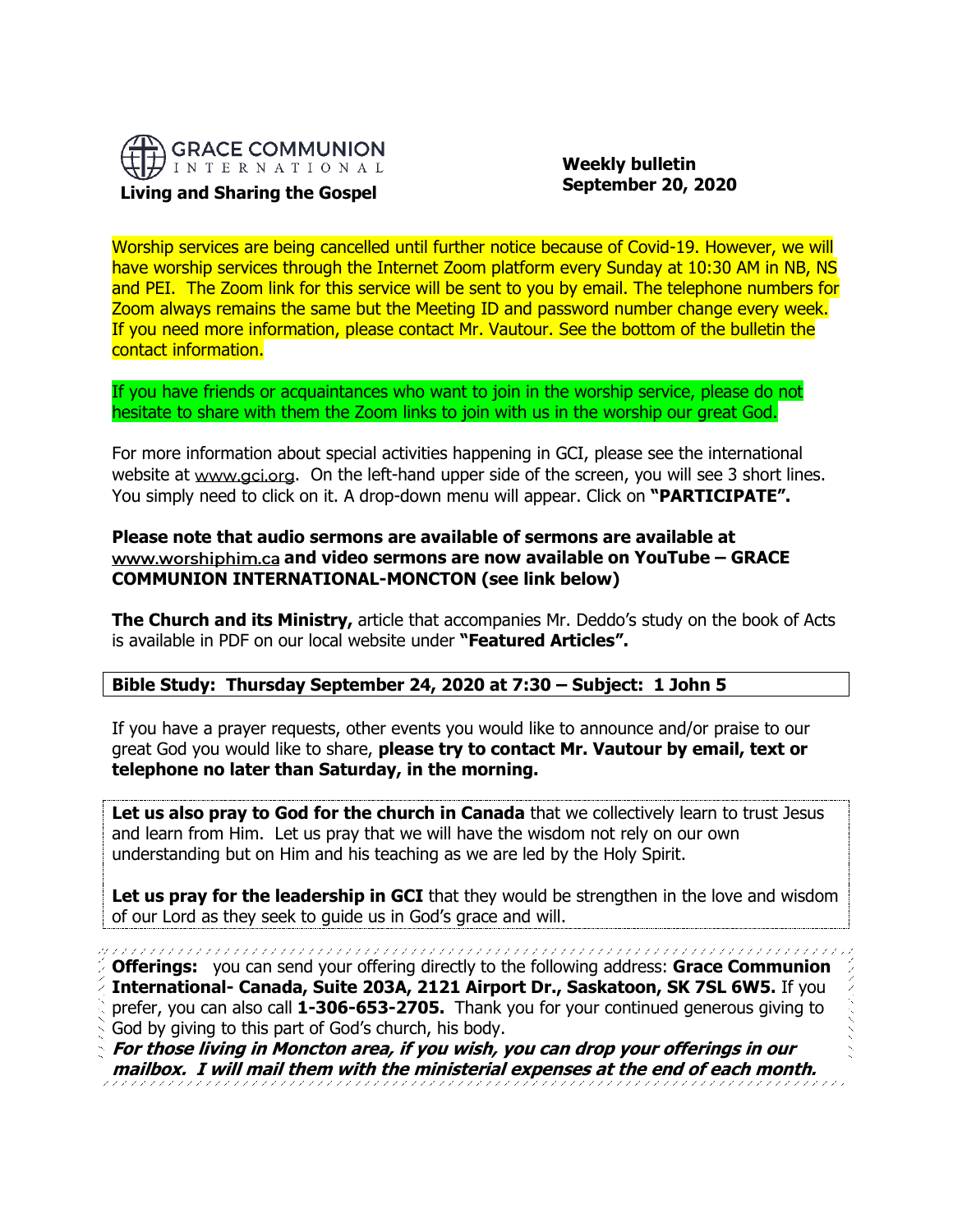**From Mr. Bill Hall – GCI Canadian Director** "We will continue to process the donations we receive in Saskatoon. Members are urged to mail them directly to our office for the time-being. They can also donate via phone using a credit card, or via Canada Helps using the donate button on our websit[e](https://eur03.safelinks.protection.outlook.com/?url=http%3A%2F%2Fwww.gcicanada.ca%2F&data=02%7C01%7C%7C9fd93e29c2b44509e5a008d7caa78fdb%7C84df9e7fe9f640afb435aaaaaaaaaaaa%7C1%7C0%7C637200693331983394&sdata=VAGy4Q%2BxbhHuYaeEiDz%2FQyicT%2FoiY4Ir9kc8w5yHRPs%3D&reserved=0) www.gcicanada.ca We are waving the provision that all donations given via Canada Helps go toward national expenses for the time being. We will credit all donations received via Canada Helps to a member's local congregation, if we can identify where they attend." \_\_\_\_\_\_\_\_\_\_\_\_\_\_\_\_\_\_\_\_\_\_\_\_\_\_\_\_\_\_\_\_\_\_\_\_\_\_\_\_\_\_\_\_\_\_\_\_\_\_\_\_\_\_\_\_\_\_\_\_\_\_\_\_\_\_\_\_\_\_\_\_\_\_\_\_\_

# **The descent of Jesus (part 2)**

### By Ted Johnston - September 08, 2020

This post continues a series explorin[g](https://www.amazon.com/Raising-Adam-Jesus-Descended-Into/dp/0988491656) Raising Adam, Why Jesus Descended into Hell by Gerrit Dawson. For other posts in the series, go to <http://thesurprisinggodblog.gci.org/2020>

Last time[,](http://thesurprisinggodblog.gci.org/2020/08/the-descent-of-jesus-part-1.html) we noted the declaration of the Apostle's Creed that Jesus "descended into Hell." We pointed out that "Hell" translates the Greek word "Hades" and its Hebrew equivalent "Sheol," and that a better English translation is "realm of the dead." We then noted that Jesus' descent to the realm (condition) of the dead occurred on Holy Saturday, the day after Jesus' crucifixion on Good Friday, and the day before his resurrection on Easter Sunday. **But what happened to Jesus on Holy Saturday? And why is that important for our salvation?** This post presents some of the answers that Dawson offers to these important questions.

### **The foundation of biblical testimony**

Dawson begins by laying a biblical foundation upon which to ground our understanding of what happened to Jesus (and through him to all humanity) on Holy Saturday. According to Dawson, that foundation consists of five key elements of biblical testimony:

**1. Jesus' prediction** that rather than being resurrected directly from the Cross on Good Friday[,](https://biblia.com/bible/niv/Mark%208.31) he would descend to the dead and then, after three days, rise again (Mark 8:31, **cf.** Matt. 17:22-3[;](https://biblia.com/bible/niv/Luke%209.22) Luke 9:22; John 2:19, NRSV[\)](https://biblia.com/bible/nrsv/John%202.19). "Then he began to teach them that the Son **of Man must undergo great suffering, and be rejected by the elders, the chief priests, and the scribes, and be killed, and after three days rise again." (Mr 8:31 NRSV)**

**"22 ¶ As they were gathering in Galilee, Jesus said to them, "The Son of Man is going to be betrayed into human hands, 23 and they will kill him, and on the third day he will be raised." And they were greatly distressed." (Mt 17:22-23 NRSV)**

**"saying, "The Son of Man must undergo great suffering, and be rejected by the elders, chief priests, and scribes, and be killed, and on the third day be raised."" (Lu 9:22 NRSV)**

**"Jesus answered them, "Destroy this temple, and in three days I will raise it up."" (Joh 2:19 NRSV)**

**2. Biblical declarations** that Jesus was raised from the state of being dead. Dawson notes (p. 24) that Jesus' "body was raised from the tomb only when his spirit returned from Sheol" (as we saw last time, "Sheol" is the Hebrew word for what is "Hades" in Greek, both meaning "realm of the dead.") It's important to note that Scripture speaks of death as the separation of the human spirit from the body. It also indicates that prior to Jesus' resurrection, the spirits of people who died were kept in Sheol, while their bodies decomposed on earth. As Dawson notes, rather than thinking of Sheol as a "place," Scripture leads us to view it as a spiritual state or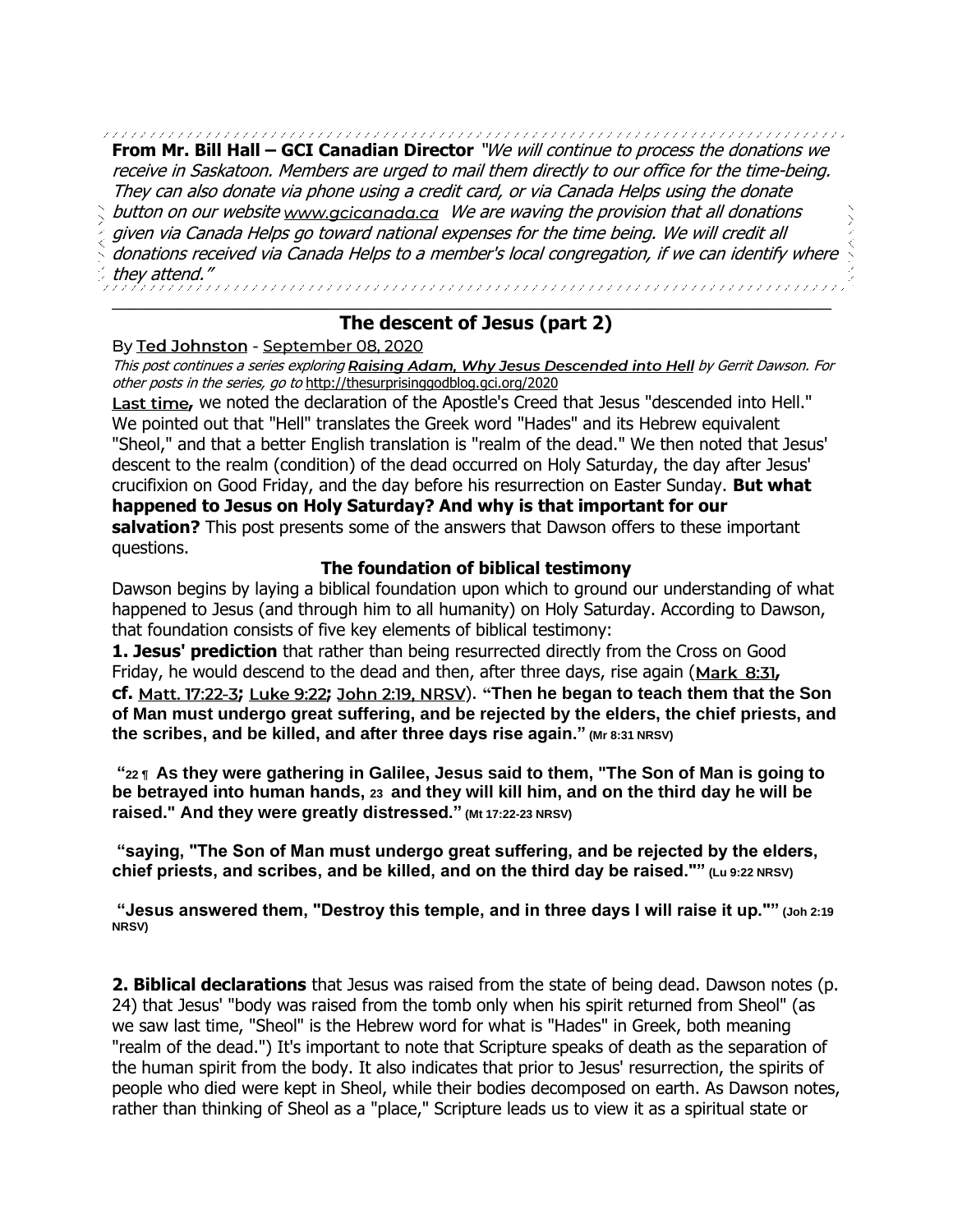condition. The point to note here is that from the time Jesus died on the Cross until the moment of his resurrection, he shared to the full "the common human experience of disembodied afterlife" (p.24) -- life in Sheol (Hades).

**3. Peter's comment** in his Pentecost sermon [\(](https://biblia.com/bible/kjv1900/Acts%202.27)Acts 2:27, KJV "For You will not leave my **soul in Hades, Nor will You allow Your Holy One to see corruption." (Ac 2:27 NKJV)** ), where he ascribes to Jesus the words of David in Psalm 16 that God would not abandon Jesus' soul to Hell (Hades/Sheol) or let His Holy One see corruption. Though Jesus experienced to the full what it means to die as a human (including descending to the realm of the dead), God did not abandon Jesus to that "place" (condition), but raised him up. But before his resurrection from the dead, Jesus experienced the separation of his spirit (soul) from his body [\(](https://biblia.com/bible/niv/Ps%20116.3) **"The snares of death encompassed me; the pangs of Sheol laid hold on me; I suffered distress and anguish." (Ps 116:3 NRSV)** ) just as all humans do at death -- a condition that, for Jesus, lasted from late Friday afternoon until early on Sunday. For the rest of us, that disembodied condition (called the "intermediate state") lasts from death until the time we are resurrected at Jesus' return at the end of the present age.

4. Paul's references, including in Romans 10:7 (NRSV ""or 'Who will descend into the **[abyss?'" \(that is, to bring Christ up from the dead\)."](https://biblia.com/bible/nrsv/Rom%2010.7) (Ro 10:7 NRSV)** where the apostle asks, "Who will descend into the abyss? (that is to bring Christ up from the dead)." Paul's point is that this question is irrelevant because Jesus, having descended into the state of the dead (the "abyss") has been raised -- he no longer is to be found there. Dawson comments: "The abyss was death in the profundity of its distance from any experience of the presence of God" (p. 25). Paul refers to Jesus' time in the "lower parts of the earth" in **Ephesians 4:9 (NRSV "(When it [says, "He ascended," what does it mean but that he had also descended into the lower](https://biblia.com/bible/nrsv/Eph%204.9)  [parts of the earth?"](https://biblia.com/bible/nrsv/Eph%204.9)** (Eph 4:9 NRSV) ), where the Greek word translated "lower" (katotera) is used in the Greek version of the Apostle's Creed to affirm that Jesus truly did descend to the "netherworld of the dead."

**5. Sheol imagery** found in several psalms and elsewhere in the Old Testament. This imagery helps us understand the reality that Jesus experienced during his time in Sheol. Jesus voiced several of these psalms (e.g., **[;](https://biblia.com/bible/niv/Ps%2030.3) [;](https://biblia.com/bible/niv/Psalm%2018.4-6) [;](https://biblia.com/bible/niv/Psalm%2049.15)** "**O LORD, you brought up my soul from Sheol, restored me to life from among those gone down to the Pit." (Ps 30:3 NRSV)**

**"4 The cords of death encompassed me; the torrents of perdition assailed me; 5 the cords of Sheol entangled me; the snares of death confronted me. 6 In my distress I called upon the LORD; to my God I cried for help. From his temple he heard my voice, and my cry to him reached his ears." (Ps 18:4-6 NRSV)**

**"But God will ransom my soul from the power of Sheol, for he will receive me. Selah" (Ps 49:15 NRSV)**

**"3 The snares of death encompassed me; the pangs of Sheol laid hold on me; I suffered distress and anguish. 4 Then I called on the name of the LORD: "O LORD, I pray, save my life!"" (Ps 116:3-4 NRSV)**), the Psalter being his prayer book. Jesus recited these psalms with a growing understanding that what they say about Sheol (even if metaphorically) address what he would experience upon death. Dawson comments: "As Jesus takes up these prayers, new depths of meaning open with them" (p. 26).

#### **Interpreting the testimony**

Concerning how this biblical testimony is to be understood, Dawson points out three major streams of theological interpretation that have existed for much of Christian history: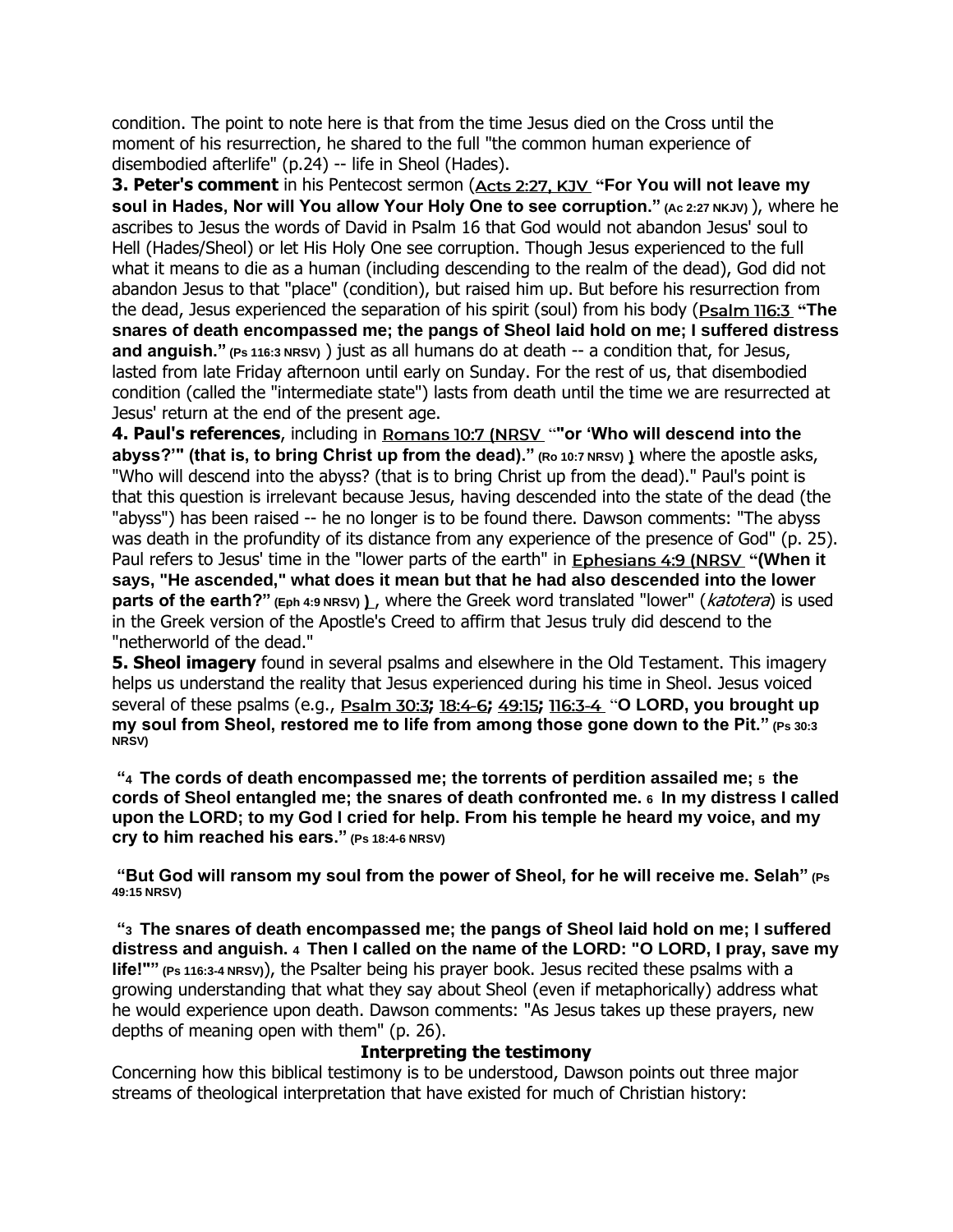**1. Descending into triumph.** As shown on the cover of *Raising Adam* (see picture above), the early church understood that "Jesus descended into the dead in order to raise all of mankind who would trust him, as symbolized by raising Adam" (p. 28). Having conquered Satan and death on the Cross, Jesus descends to Sheol as a *victor* (see Hebrews 2:14-15 "14 **T Since. therefore, the children share flesh and blood, he himself likewise shared the same things, so that through death he might destroy the one who has the power of death, that is, the devil, 15 and free those who all their lives were held in slavery by the fear of death." (Heb 2:14-15 NRSV)** ). Dawson comments:

The entry of the Living One [\(](https://biblia.com/bible/niv/Rev.%201.18)Rev. 1:18 "and the living one. I was dead, and see, I am alive **forever and ever; and I have the keys of Death and of Hades." (Re 1:18 NRSV)** ) into the realm of the dead destroyed it. Having broken its power, Jesus descended to the underworld in order to liberate all the souls of the dead who had been awaiting a savior. This is classically known as the harrowing of hell. Jesus plundered death of its spoils and the devil of his captives, setting us free for everlasting life. (p. 28).

[Jesus] went down to the root, to the origin, of human nature. All the way to the first man. To dig beneath our sin. To undo the fall. To raise up all that had been lost. Resurrection after such a descent meant haling us from the inside out. This was not only a salvation worked out above us in a heavenly ledger but within our fallen nature as well. As one of us, Jesus the Son of God was lifting us up to his Father in the Hol[y](https://biblia.com/bible/niv/1%20Pet%203.18-19) S[p](https://biblia.com/bible/niv/1%20Pet%203.18-19)irit. (p. 29)

This understanding draws on 1 Peter 3:18-19 in which Jesus "put to death in the flesh but **made alive in the spirit... proclaimed to the spirits in prison."** This then is connected to the statement in 1 Peter 4:6 that "the gospel was preached even to those who are **dead,"** leading to the understanding that the rising Jesus liberated the dead souls who had awaited him.

**2. Hell on the Cross.** Some who are skeptical about the interpretation given above, prefer to think of Jesus' descent into Hades as happening while he hung on the Cross. They see this indicated by Jesus' cry of dereliction during that time: **"My God, my God, why have you forsaken me"** [\(](https://biblia.com/bible/niv/Matt.%2027.46)Matt. 27:46). According to this interpretation (which was advanced by John

Calvin), on the Cross, Jesus bearing the full force of judgment against sin, underwent the hell of damnation as our substitute. Thomas Torrance provides another take on this interpretation, writing in *Theology of Reconstruction* (p. 124) that the crucified Jesus

answered for us to God; even in his terrible descent into our God-forsakenness in which he plumbed the deepest depths of our estrangement and antagonism, he reconstructed and altered the existence of man, by yielding himself in perfect love and trust to the Father. (Dawson, p. 30)

Those who embrace this interpretation, tend to relegate what Jesus did on Holy Saturday to the realm of mystery.

**3. Solidarity with the dead.** This interpretation emphasizes that during Holy Saturday, Jesus entered what theologian Hans Urs von Balthasar called a "solidarity in nontime with the dead" - an "entry of the soul into the passive, helpless, free fall state of *being* dead" (p. 32). According to this view, through his time in Sheol, Jesus took the side of sinners even in death (death being the consequence of sin), thus accepting fully our condemnation. Dawson explains: Jesus' descent to the ream of the dead during Holy Saturday assures us that God who has wed himself to our humanity stays with us not only to the end of the age but even through the dark passage of death, even through the deep suffering and sorrow of this present age. (p. 33). Rather than seeing these three streams of interpretation as mutually exclusive, Dawson suggests that they can be integrated, providing this understanding: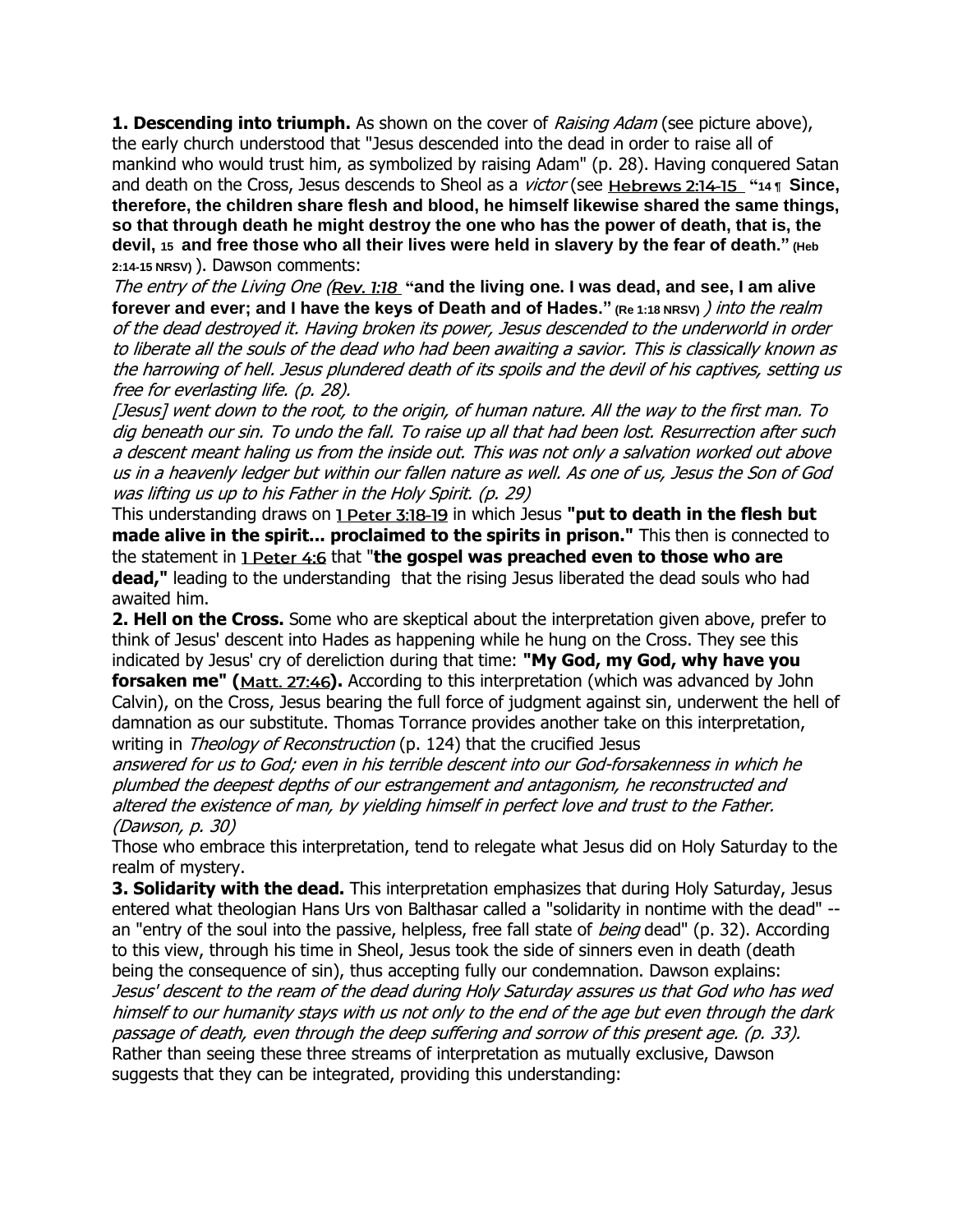The event of Christ's descent into hell touched his dying, his being fully in the state of the dead, and his rising from the dead in glorious resurrection. To put it another way, the descent was <sup>a</sup> bridge event. It is not only the gap between cross and resurrection, but the vital link between them. It is the "place" where the turn is made from defeat to victory and Holy Saturday partakes of both.... [Jesus] descended fully into our death, both spiritual and physical. But in doing so, he laid hold of us at the deepest point of our estrangement from God. He descended in order to raise us up with him in resurrection life.... Jesus went farther from the Father than Adam had fallen. He journeyed, as it were, back before the first sin, down to the root of our creation. Then, he raised Adam. Jesus grabbed the man who represents our human nature and condition. Jesus went down, got Adam and took him with him as he rose. The new, last Adam, redeemed the first Adam.... Jesus completed the recreation of our humanity in the place of the dead, in hell; in rising, he raised us also. This is what it means that Jesus descended fully into our death in order to raise us fully into his life. (pp. 34-5)

Here is another illustration of Jesus' descent into Sheol, followed by his ascent in resurrection, lifting up humanity out of Sheol as he went:



*The Harrowing of Hell* by Albrecht Durer (public domain via Wikimedia Commons)

# **Unmasked** From gci.org Sept. 16, 2020



James Henderson

Am I the only one to get confused when wearing a mask? Recently I had my face mask on when I went for a cup of coffee. I tried to pay by using my phone, but it would not process. What was the problem? My phone's security works by facial recognition and the mask obscured my face! I felt flustered and peered intently at the phone, thinking it would click in. People in the socially distanced line behind me were snickering as they watched, and I too began to laugh.

Masks have a fascinating history and were worn for all sorts of reasons, and they still are. I remember watching a

movie that featured a masquerade, a party where people wore elaborate masks to conceal who they were. The idea goes back to the theatres of ancient Greece and elsewhere, where actors would don a mask to get into character. Typically, they'd use a mask that featured a recognizable attribute of the role they were playing.

A friend of mine, who knew I was a Christian, asked me once about God. What is he like? Would he please come out from behind his mask and identify himself? My friend was being sarcastic, but I had an answer, based on Colossians 1:15, where we read that Jesus "is the image of the invisible God" (ESV). Jesus came, I said to him, to show us who God is, to reveal how God is love.

It's something worth noting. If we want to know what God is like, how he thinks and how he cares for us, we look to the life of Jesus.